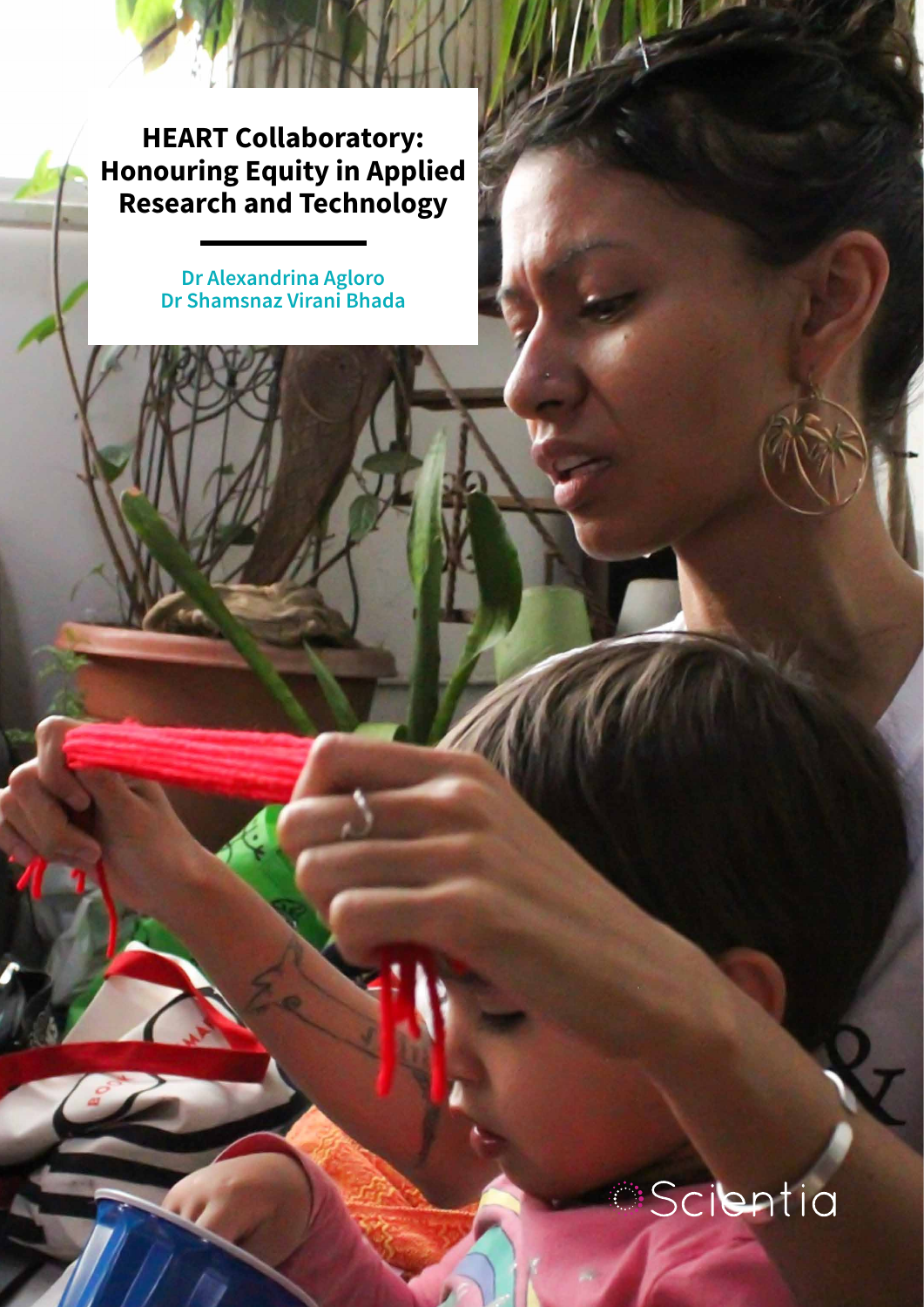### **HEART COLLABORATORY: HONOURING EQUITY IN APPLIED RESEARCH AND TECHNOLOGY**

Traditionally, research and technology development are topdown processes, which do not closely consider the needs of study participants or potential users. **Dr Alexandrina Agloro**  at Arizona State University and **Dr Shamsnaz Virani Bhada** at Worcester Polytechnic Institute have recently created the HEART Collaboratory. This collaboration conducts community-based research that closely considers the needs, humanity and culture of all stakeholders and study participants.

#### **Community-based Research**

Many research practices in science and engineering often disregarded the needs of potential beneficiaries, communities, study participants, or other stakeholders. Without considering the views of all stakeholders, researchers can sometimes glide over important factors, resulting in superficial data or technologies that do not meet the needs of their users. In addition, a lack of community involvement can reduce users' trust in science and technology, making them less willing to support scientific research.

Dr Alexandrina Agloro of Arizona State University, and Dr Shamsnaz Virani Bhada of Worcester Polytechnic Institute have been developing ways to increase the trust of communities in engineering and science, by employing research practices that are human, engaging, and trust-building.

Coming from a background in systems engineering, Dr Bhada is wellacquainted with the shortcomings of existing research and development practices. Dr Agloro's expertise is in interactive media design and community-based research methods.

Together, they created the HEART (Honouring Equity in Applied Research and Technology) Collaboratory, a collaboration aimed at conducting research that closely considers the needs of study participants and research-relevant communities.

'When you approach research thoughtfully and approach communities at their speed, thinking about consent and community needs before you start thinking about funding, timelines, and deadlines, the data that you get is much richer and you can learn a whole lot more,' says Dr Agloro. 'Our aim is to work hand-in-hand with our stakeholder, as opposed to employing a top-down approach and making assumptions about what our stakeholder needs.'

#### **A Unique Research Methodology**

The studies conducted by the HEART Collaboratory are based on a unique methodology designed to make communities involved in research feel at ease – building a relationship with them that is based on trust, humanity, and understanding. 'In the past century, we've had massive expansion of the military and industrial sectors using systems engineering methods and



tools,' says Dr Bhada. 'But at the same time, we have lost track of the human infrastructure that can benefit from the tools that we have perfected in the last century. So, I think our work can have a great human impact.'

Before they start collecting their data, Dr Agloro and Dr Bhada build a rapport with study participants, to ensure that they feel heard, acknowledged, and respected. Their research methodology also honours culture and ancestry, considering the possibility that participants come with their own cultural backgrounds and historical trauma. Moreover, it highlights the shared humanity between researchers and participants, through group healing practices and the open sharing of experiences.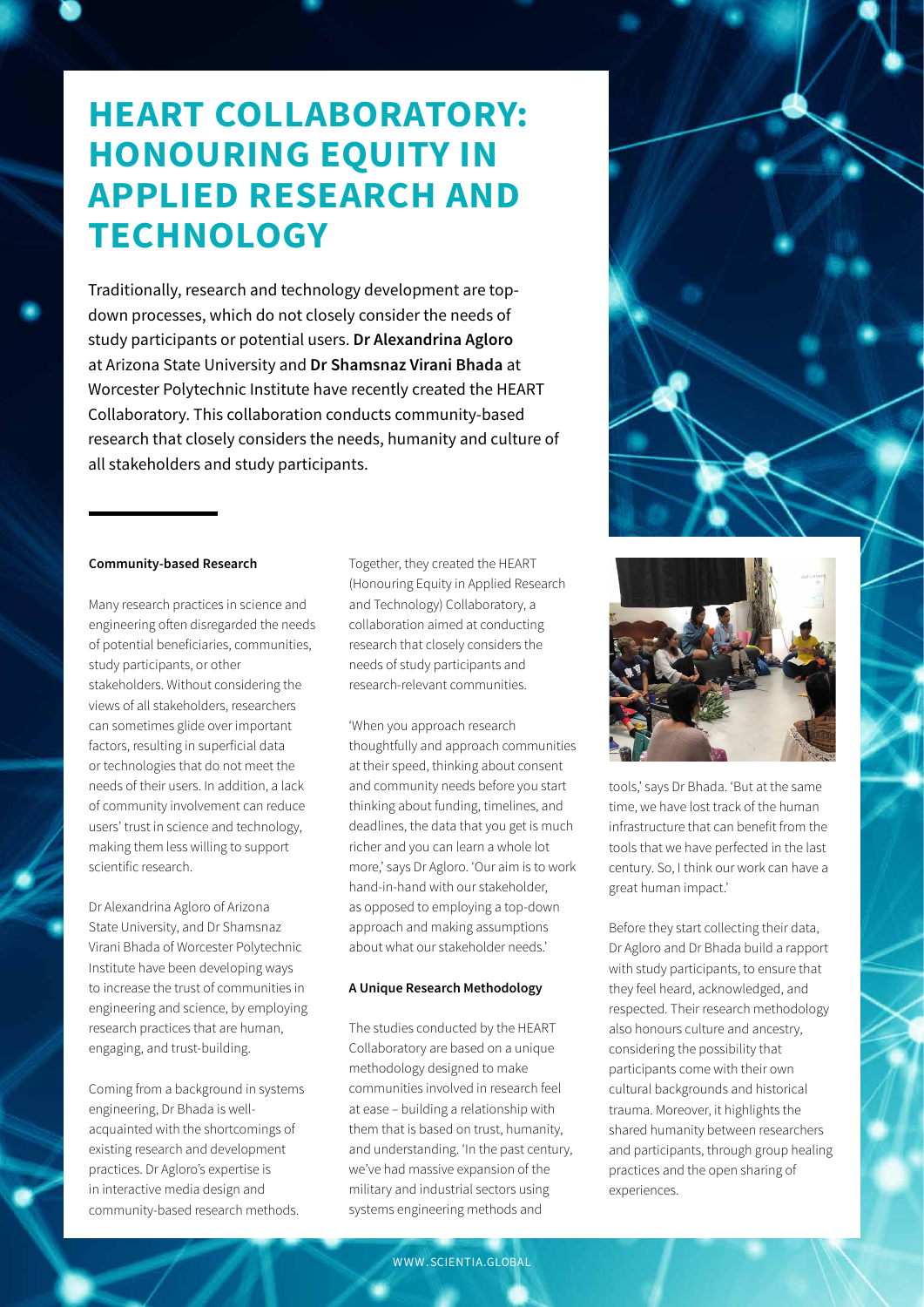'We use stories as a vessel to connect with participants,' says Dr Bhada. 'Typically, when conducting research with human subjects, one just hands out a piece of paper and collects relevant data. Our approach is more holistic and includes whole person wellness including meals, childcare, and necessary language translation.'

#### **Technology Use Among Birth Workers**

Dr Agloro is a certified doula and birth practitioner, so she has extensive experience in assisting women during birth and is aware of the current shortcomings in the collection of birthrelated data. In Los Angeles County, for instance, only a single survey has so far examined birthing outcomes: the Los Angeles Mommy and Baby (LAMB) survey. The data gathered by this survey guides decision-making, affecting how birth-related resources are allocated to different communities and informing the development of strategies to cope with perinatal issues.

LAMB survey data might not be fully inclusive, as its recent survey only collected responses from 6.8% of the 13.1% African American women who gave birth in Long Beach, yet it included responses from 18.6% of the 19.2% white women who gave birth in the same area, over the same period.

'African Americans in LA County have the highest levels of housing insecurity of any group,' says Dr Agloro. 'Maternal mortality is at a catastrophic level and black women are more than three times as likely to die from pregnancy-related complications than white women, while Indigenous women are twice as likely.'

To reduce disparities in birth-data, the HEART Collaboratory recently carried out a community-based study exploring how technology could help collect more representative data in Long Beach, by approaching a community-based doula collective that supports African American birthing people. To ensure that their data fully reflected the needs and views of the birth workers



*Converting systems design process into four acts of the alternative reality game.*

they interviewed, Dr Agloro and Dr Bhada firstly built a relationship with them. Their first interactions with the doulas included a somatic healing workshop, during which participants were led through self-massage exercises and a story circle to learn their interactions with technology in which many participants incorporated their birth stories.

'We became vulnerable in the workshops by sharing our own personal and birthing stories,' says Dr Bhada. 'In contrast, over my past ten years of engineering research, I found that 90% of the time human subjects are treated as data collection mechanisms and their humanity is not fully considered.'

#### **Alternate Reality Games in Education**

A second study conducted by the HEART Collaboratory examined the potential of alternate reality games as a tool to educate systems engineers. These games combine online and offline puzzles, challenges, and problems, encouraging players to merge their gaming experience with their own reallife experiences.

Early in their partnership, Dr Agloro designed a game for one of Dr Bhada's Systems Engineering classes. The objective of this game was to help students to better understand how their unconscious biases and pre-conceived notions about society might adversely

influence their system design processes. The game presented players with scenarios in which there was a campus security threat, which was later revealed to be related to gender-related violence. After they played the game, students were asked to complete two surveys and an essay reflecting on their experience. In addition, they took part in an open and engaging discussion about their assumptions and how these assumptions may affect their work as engineers.

#### **A Human Approach**

The initial studies conducted by the HEART Collaboratory confirm the benefits of community-based research practices, as their study participants provided rich, honest, and in-depth feedback. In addition, Dr Agloro and Dr Bhada felt that they built a human connection with their study participants, which positively affected the quality of the data they collected.

The researchers hope that their work will inspire more teams worldwide to take the needs and opinions of stakeholders, users, and study participants into account when conducting research or creating new technologies. Meanwhile, the HEART Collaboratory plans to continue bridging the gap between communities and technical innovation, conducting more studies using their human-centred methodology.